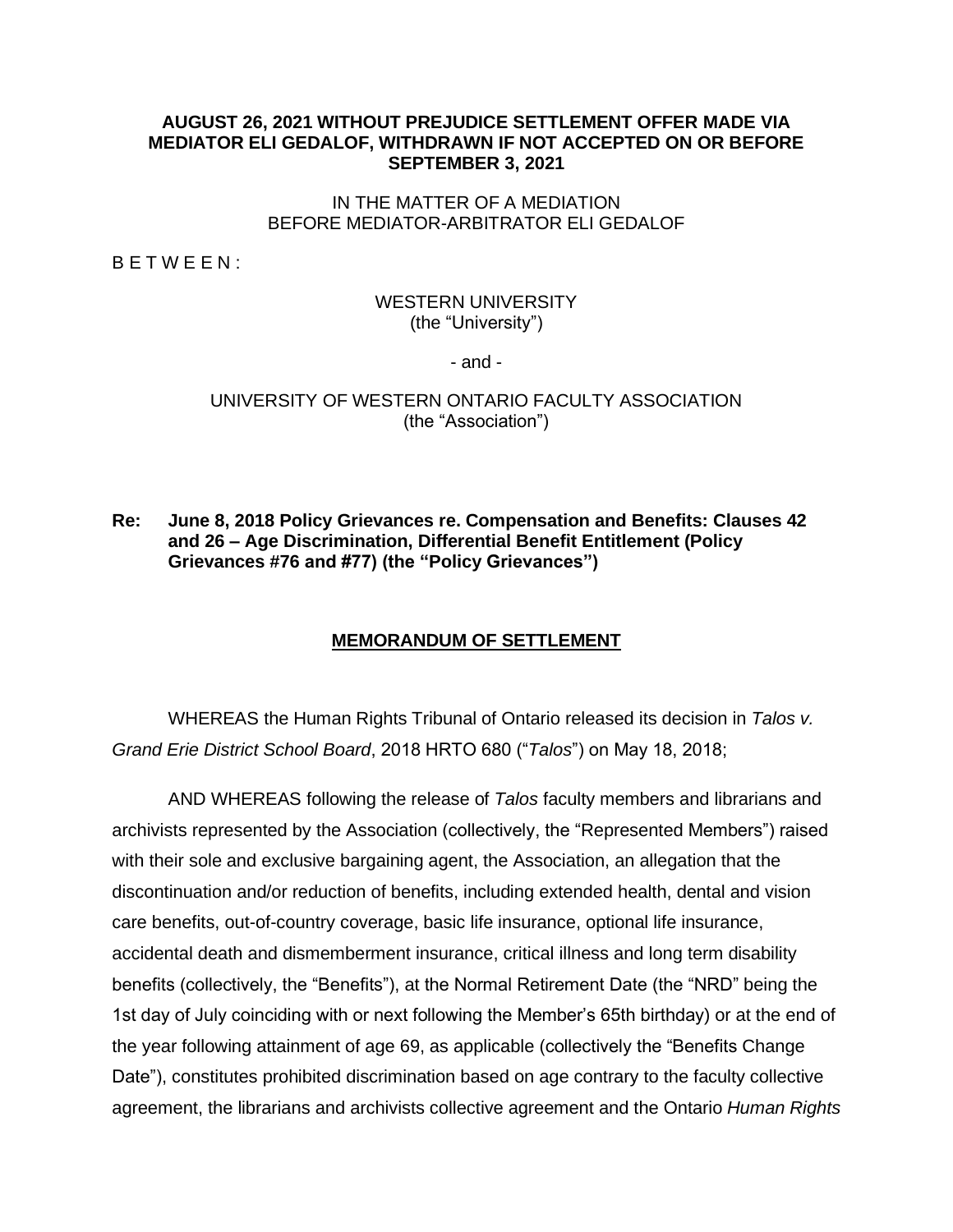*Code* (the "*Code"),* and that the sections of the *Code* which expressly permit age based distinctions in benefits breach section 15 of the *Canadian Charter of Rights and Freedoms*  (the "*Charter*") and are not saved by section 1 of the *Charter*;

AND WHEREAS the Association filed the Policy Grievances on behalf of the Represented Members on June 8, 2018 wherein the Association alleges that:

- (a) the discontinuation and/or reduction of the Benefits at a Represented Member's Benefits Change Date pursuant to Article 42 of the June 1, 2014 – June 30, 2018 faculty collective agreement, which Article remains identically worded in numbered Article 43 of the July 1, 2019 – June 30, 2022 faculty collective agreement, is a breach of the no discrimination on the basis of age provisions in the collective agreement and the *Code*;
- (b) that Article 26 of the June 1, 2015 June 30, 2018 librarians and archivists collective agreement, which Article remains identically worded in the July 1, 2019 – June 30, 2023 librarians and archivists collective agreement, is a breach of the no discrimination on the basis of age provisions in the collective agreement and the *Code*; and
- (c) that Sections 25(2.1), (2.2) and (2.3) of the *Code* are contrary to section 15 of the *Charter* and cannot be saved by Section 1 of the *Charter*;

AND WHEREAS the parties with counsel met in mediation with Mediator-Arbitrator Gedalof on December 1 and 2, 2020 and June 17, 2021;

AND WHEREAS the parties wish to fully and finally settle any and all issues in any way related to the Grievances, including any and all issues in any way related to the reduction or discontinuation of the Benefits at a Represented Member's Benefits Change Date;

AND WHEREAS the parties agree that the terms and conditions of this Memorandum of Settlement fully, fairly and appropriately deal with any and all issues with respect to the reduction or discontinuation of the Benefits at a Represented Member's Benefits Change Date and do not constitute prohibited discrimination on the basis of age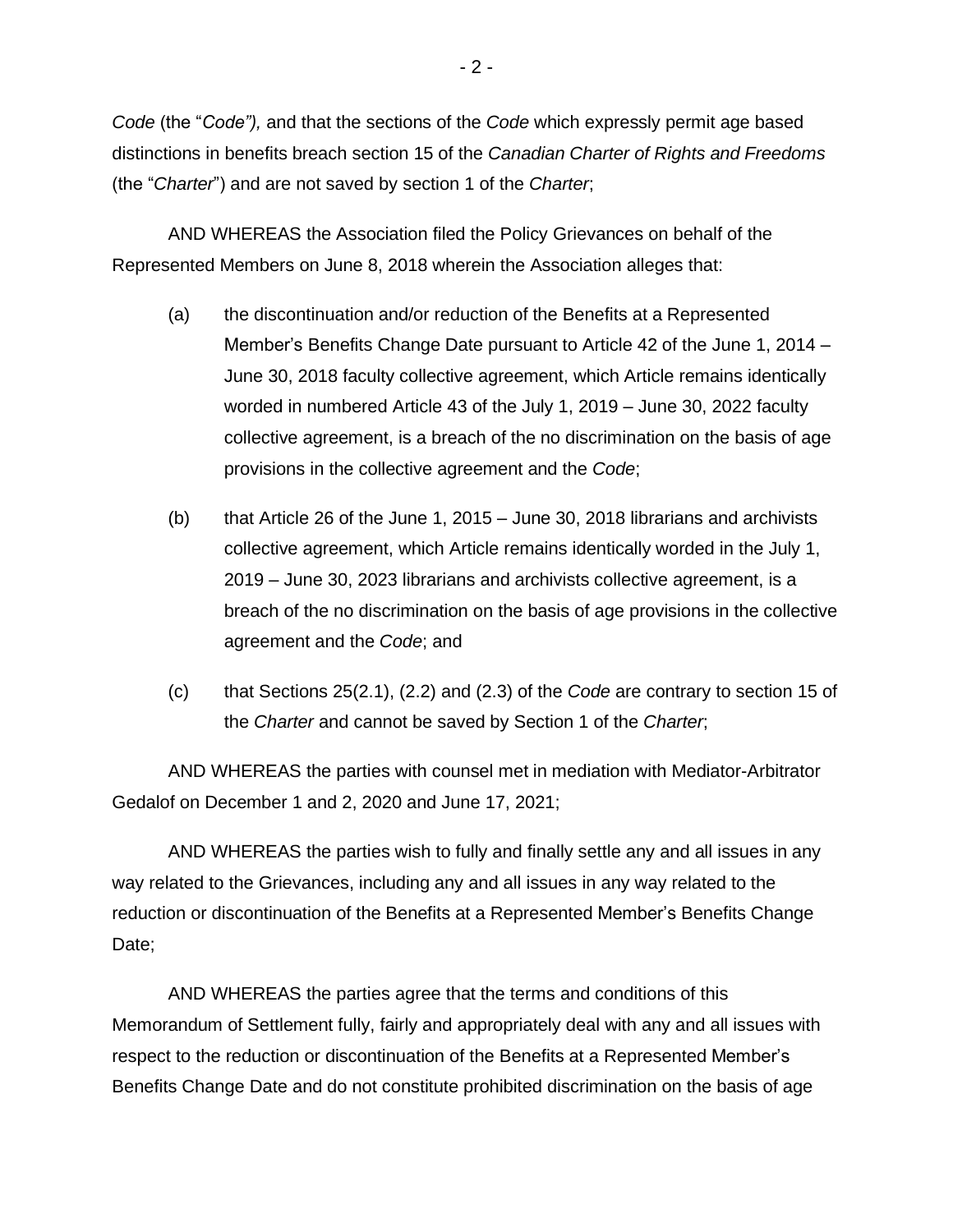contrary to the *Code* within the meaning of and for the purposes of Section 45.1 of the *Code* in that this mediation with the representation of counsel and the terms and conditions of this Memorandum of Settlement have appropriately dealt with any and all issues in any way related to the discontinuation and/or reduction of the Benefits on or after a Represented Members Benefits Change Date under the collective agreements or the *Code* or any claims in respect of same that ss. 25(2.1) to (2.3) of the *Code* breach section 15 of the *Charter* as it relates to benefits post NRD for current or future Represented Members and are not saved by section 1 of the *Charter*;

AND WHEREAS the Association confirms on behalf of both the Association and all current and future Represented Members for whom it is or becomes the sole and exclusive bargaining agent in respect of all matters touching upon their terms and conditions of employment, including any age based distinctions or differences in the Benefits post a Represented Member's Benefits Change Date, that with the implementation of the terms and conditions of this Memorandum of Settlement any age based distinctions in the Benefits post a Represented Member's Benefits Change Date do not perpetuate stereotypes or disadvantages of any nature or kind whatsoever to the Represented Members who continue to hold a full-time appointment post their Benefits Change Date and that in these circumstances there is no longer any claim by the Association that in respect of current or future Represented Members that ss. 25(2.1) to (2.3) breach section 15 or the *Charter* and are not saved by section 1 of the *Charter;*

AND WHEREAS the parties agree that any decision in any forum which would cause the University to continue any of the Benefits, in whole or in part, beyond a Represented Member's Benefits Change Date as agreed upon under the terms and conditions of this Memorandum of Settlement would constitute an undue hardship to the University within the meaning of and for the purposes of the *Code*;

NOW THEREFORE the parties agree as follows:

1. The above recitals are agreed to and form fundamental terms and conditions of this Memorandum of Settlement without which the University would not have agreed to the improvements to the Benefits set out herein.

- 3 -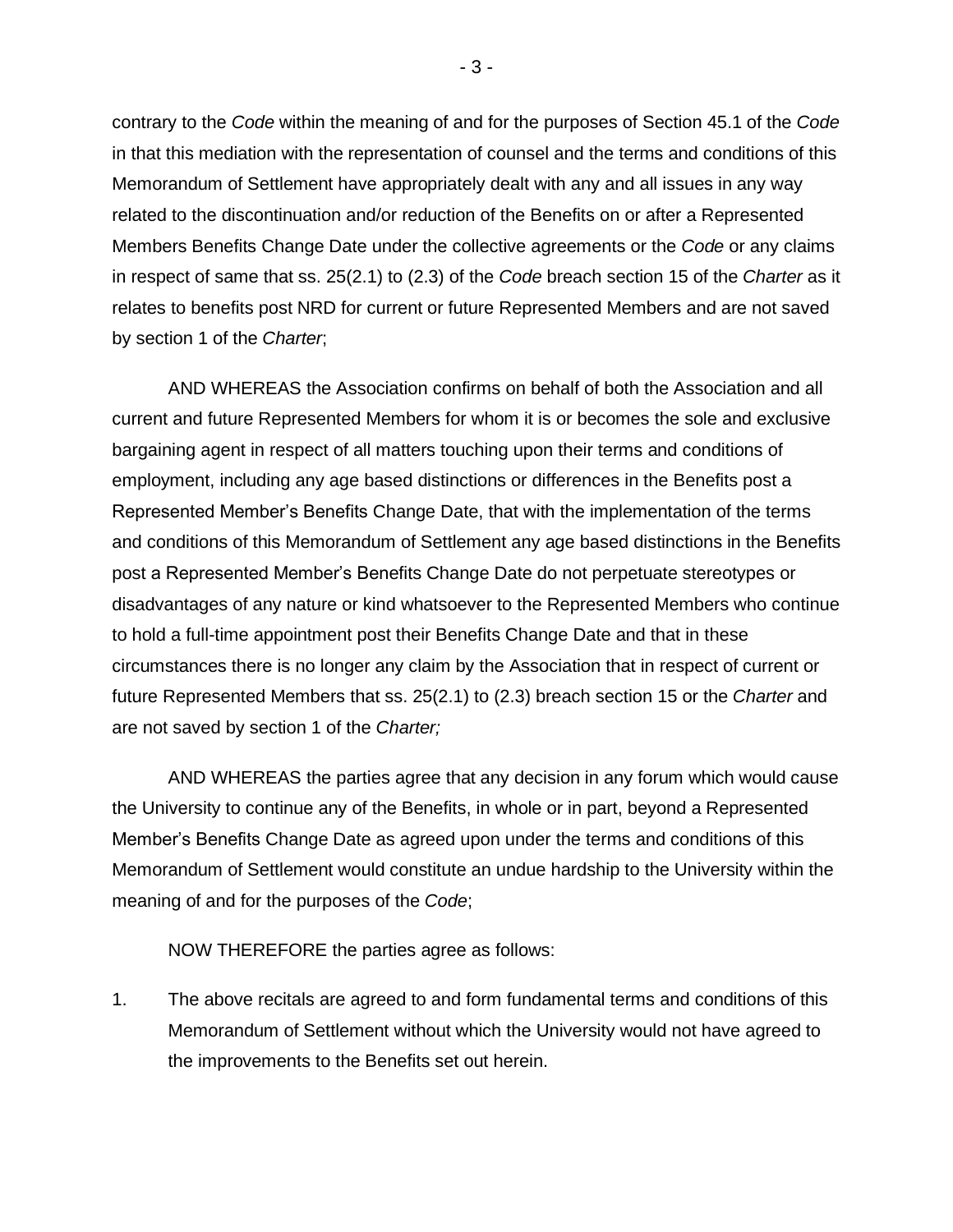- 2. Except as expressly set out herein the Benefits for all Represented Members both pre and post-NRD continue without modification or amendment.
- 3. The parties agree that effective September 1, 2021 Represented Members continuing to hold a full time appointment beyond the year in which they attain age 69 will continue to be covered by extended health and dental benefits available for active members, including any flexible credits allocated to a health care spending account or a wellness spending account, until the earlier of retirement or the December 31 end of the year in which the Represented Member attains age 71, except that out of country emergency travel benefit will be limited to trips of duration no longer than 60 days. This improvement to extended health and dental benefits shall have no retroactive effect of any nature or kind whatsoever prior to September 1, 2021. It is also understood and agreed that government programs (e.g. the Ontario Drug Plan) will continue to be the first payor for any benefits that such government programs cover.
- 4. The parties agree that effective September 1, 2021, Represented Members continuing to hold a full time appointment post-NRD may apply for long term disability benefits following the completion of 105 days of total disability, as determined by and in accordance with the terms of the University's long term disability insurance policy. The ability to apply for long term disability benefits shall be available until the earlier of retirement or the December 31 end of the year in which the Represented Member attains age 71. The benefit paid to approved applicants shall terminate on the earliest of:
	- (a) The date the Represented Member is determined by the insurance carrier to no longer be totally disabled. Total disability and totally disabled shall have the definition set out in the University's long term disability insurance policy.
	- (b) The end of the month prior to the date the Represented Member retires.
	- (c) The date of death of the Represented Member.

- 4 -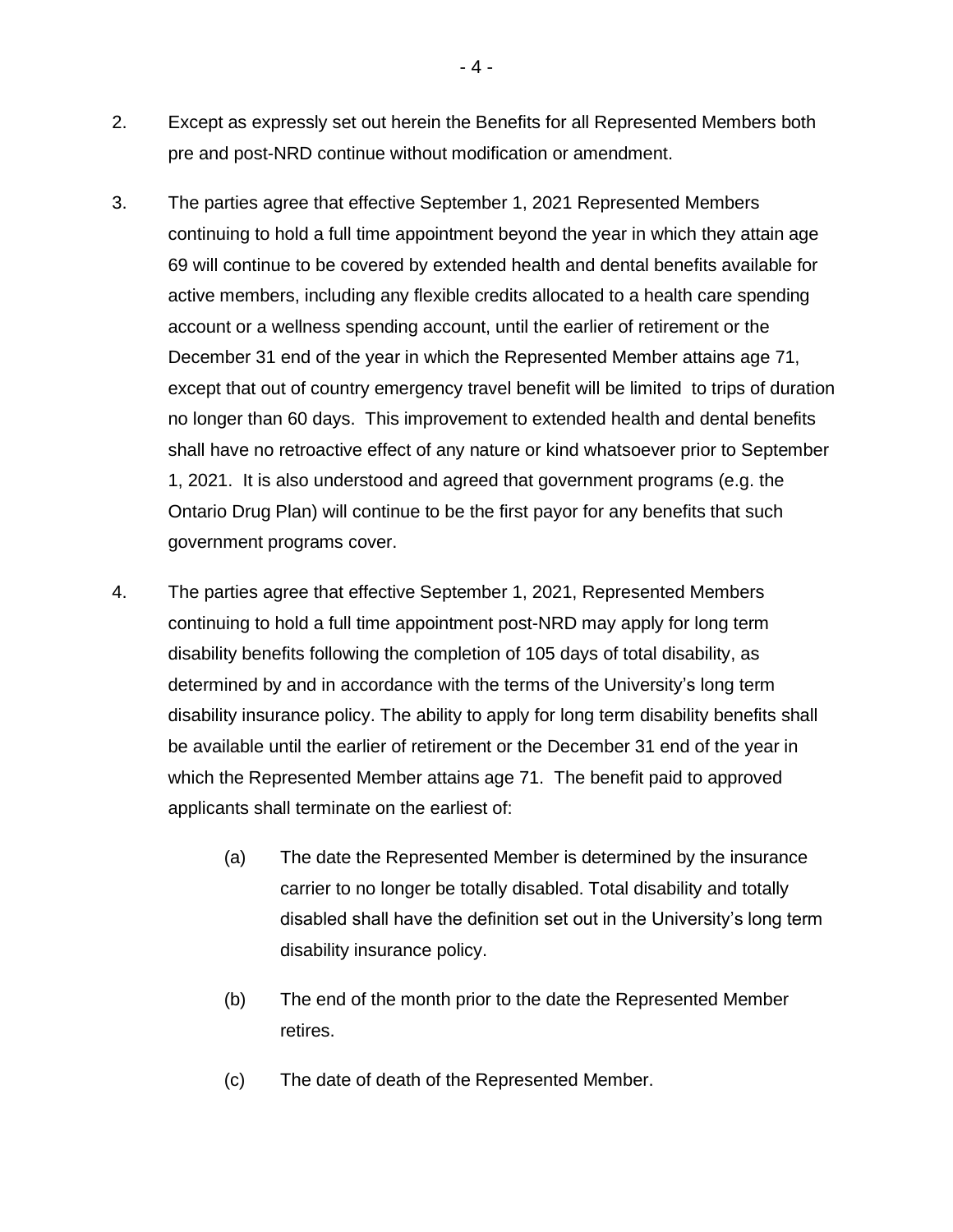- (d) The December 31 of the year in which the Represented Member attains age 71.
- (e) The end of the month following 60 calendar months of long term disability benefit payments.
- 5. The parties agree that Represented Members who had attained age 60 prior to their date of disability and have been approved to receive LTD benefits prior to September 1, 2021 shall continue to receive those benefits in accordance with the terms of the University's long term disability policy, extending to and potentially beyond their Normal Retirement Date. The benefit paid to the Represented Member shall terminate on the earliest of:
	- (a) The date the Represented Member is determined by the insurance carrier to no longer be totally disabled. Total disability and totally disabled shall have the definition set out in the University's long term disability insurance policy.
	- (b) The end of the month prior to the date the Represented Member retires.
	- (c) The date of death of the Represented Member.
	- (d) The December 31 of the year in which the Represented Member attains age 71.
	- (e) The end of the month following 60 calendar months of long term disability benefit payments.
- 6. For clarity, nothing in the above paragraphs 4 and 5 of this Memorandum of Settlement reduces or amends the current pre-existing entitlement of a Represented Member between the ages of 60 and NRD to long term disability benefits as it existed immediately prior to the execution of this Memorandum of Settlement.
- 7. UWOFA's financial advisors Eckler have provided cost estimates that the cost of extending the existing LTD benefits for faculty and librarians who continued in active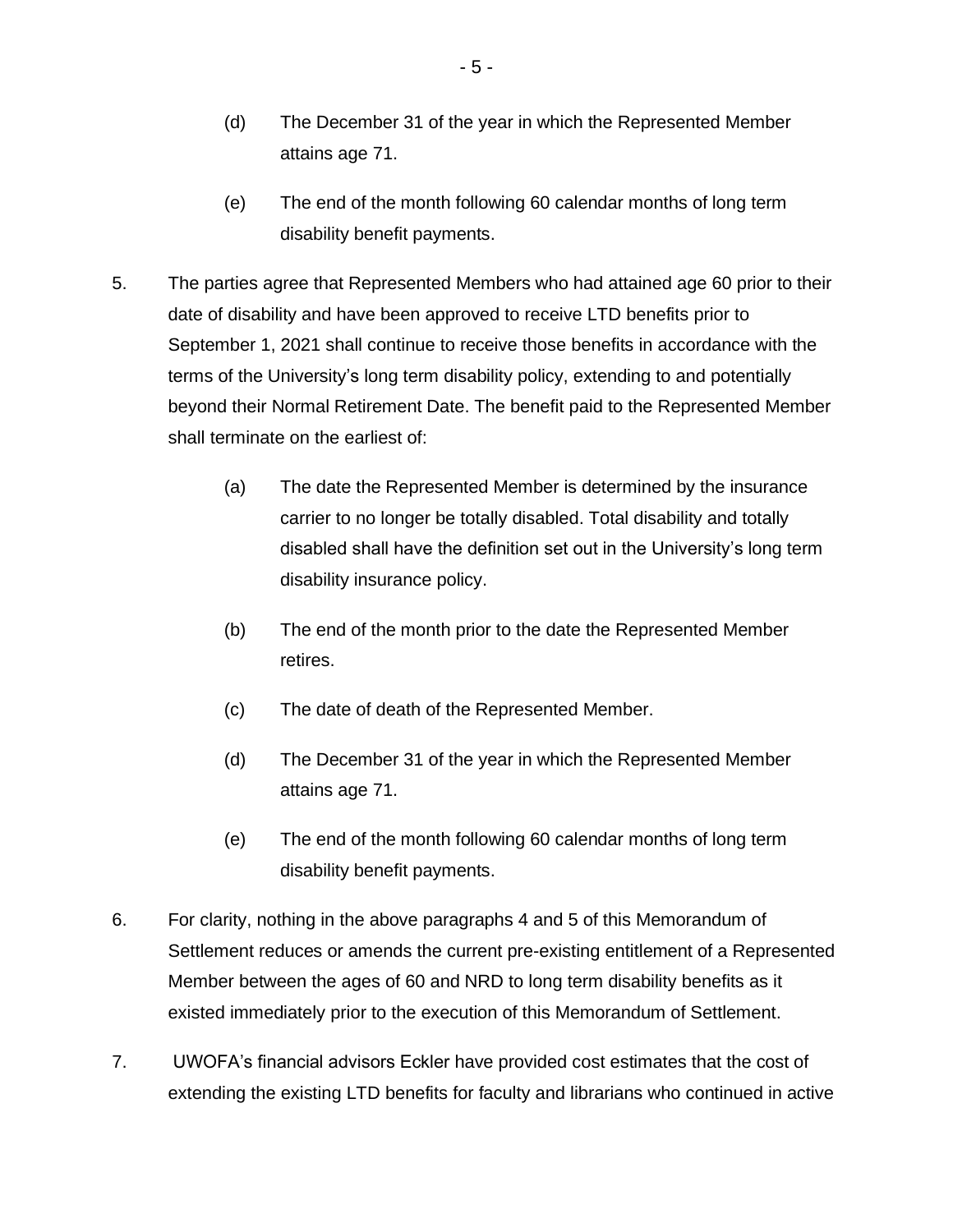employment beyond their NRD until the December  $31<sup>st</sup>$  in which the Represented Member attains age 71 would involve a rate increase of approximately 41% representing an estimated annual increase to premium costs of approximately \$251,000 for the University as the University currently pays 100% of the LTD premiums. In the event the University's total cost of extending LTD benefits as set out in paragraphs 4 and 5 above exceeds \$250,000, adjusted annually by the rate of CPI change and the change in number of UWOFA represented members with coverage under the University LTD program (the 'Relevant Amount") in any premium year (premium years being May 1 to April 30) it is understood and agreed that the Represented Members will be required to pay the LTD premiums in excess of the Relevant Amount necessary to fund the portion of the costs relating to claims made by post-NRD members in excess of the Relevant Amount in any premium year.

(a) For example, if in a premium year the total costs relating to claims made for post-NRD members was \$350,000, the rate of CPI change is 2% and the number of represented members covered has increased by 8%, the Relevant amount would be \$275,000 and the Represented Members would be required to pay premiums in the total amount of \$75,000. Evaluations for the purposes of this paragraph will be determined each year as of September 1, following the receipt and audit of the financial statements for the LTD program. For clarity, total costs of extending LTD benefits for post-NRD members shall be the Paid Premiums for post-NRD members plus/minus the deficit/surplus contributed by post-NRD members as outlined in the financial statements for the premium year. This definition of total costs is applicable as long as the LTD program is underwritten on a refund accounting basis. The University shall provide 90 days notice to the Association if it intends to change the method for underwriting the LTD program, confirming the revised method for determining total costs at that time.

8. The parties agree that effective September 1, 2021 section 7.3.3 (c) of the Retirement and Resignation article and section 46.5 of the Compensation and Benefits article of the collective agreement for Faculty, the corresponding provisions of the collective agreement for Librarians and Archivists, and the corresponding provisions of the Pension Plan for the Academic Staff will be amended to read:

- 6 -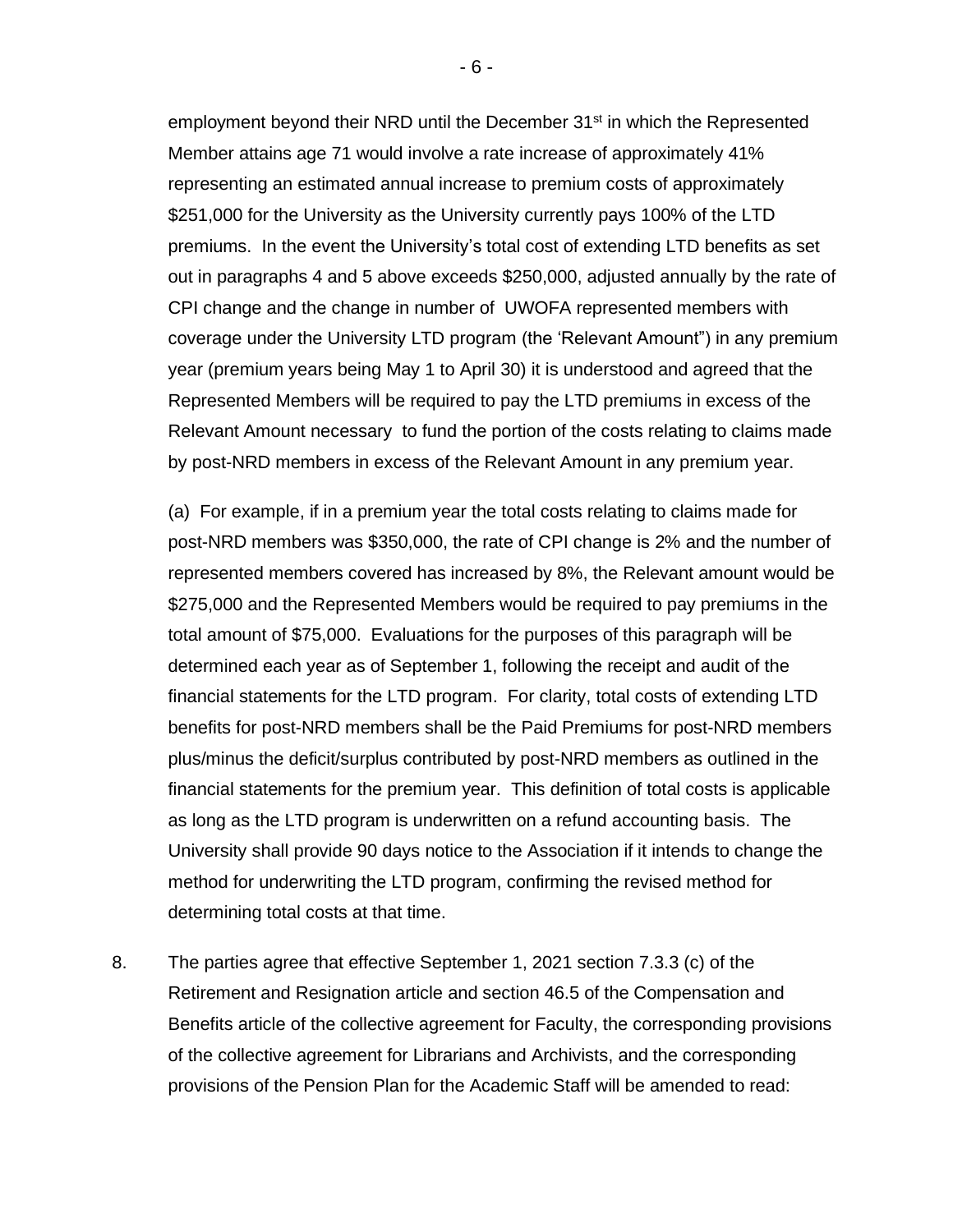c) the date of termination of a Member's employment, and in any case at the end of the Calendar Year a Member turns age **71**.

- 9. Effective September 1, 2021 the \$15,000 life insurance benefit for members who continue to hold a full-time appointment after their NRD will be increased to \$50,000. This increase shall end on the earlier of the Represented Member's retirement or the December 31 of the year in which the Represented Member attains age 71 at which point the life insurance benefit shall be \$15,000 consistent with the Retired Group Benefit Plan.
- 10. Attached hereto as Appendix "A" are the mutually agreed amendments to the Faculty collective agreement between the University and the Association consistent with the terms and conditions of this Memorandum of Settlement and attached hereto as Appendix "B" are the mutually agreed amendments to the Librarians and Archivists collective agreement between the University and the Association consistent with the terms and conditions of this Memorandum of Settlement, which amendments to these collective agreements shall be effective on September 1, 2021.
- 11. The Grievances, including any and all claims that in respect of Represented Members' Benefits ss. 25(2.1) to (2.3) of the *Code* breach section 15 of the *Charter* and are not saved by section 1 of the *Charter,* are withdrawn and shall not be re-filed in whole or in part. The Association agrees that it will not file any grievance in any way related to the mutually agreed age based distinctions in the Benefits post a Represented Member's Benefits Change Date as set out in this Memorandum of Settlement nor shall the Association refer to arbitration any individual or group grievance of any Represented Member in this regard unless or until the parties have agreed to changes in the relevant terms of the collective agreement for Faculty or the collective agreement for Librarians and Archivists or ss. 25(2.1) to (2.3) of the Code are revoked, amended in a material way, or struck down by a court of competent jurisdiction and it is understood and agreed that issues related to age based distinctions in the Benefits post a Represented Member's Benefits Change Date set out in this Memorandum of Settlement do not constitute a difference between the parties regarding the interpretation, application, administration or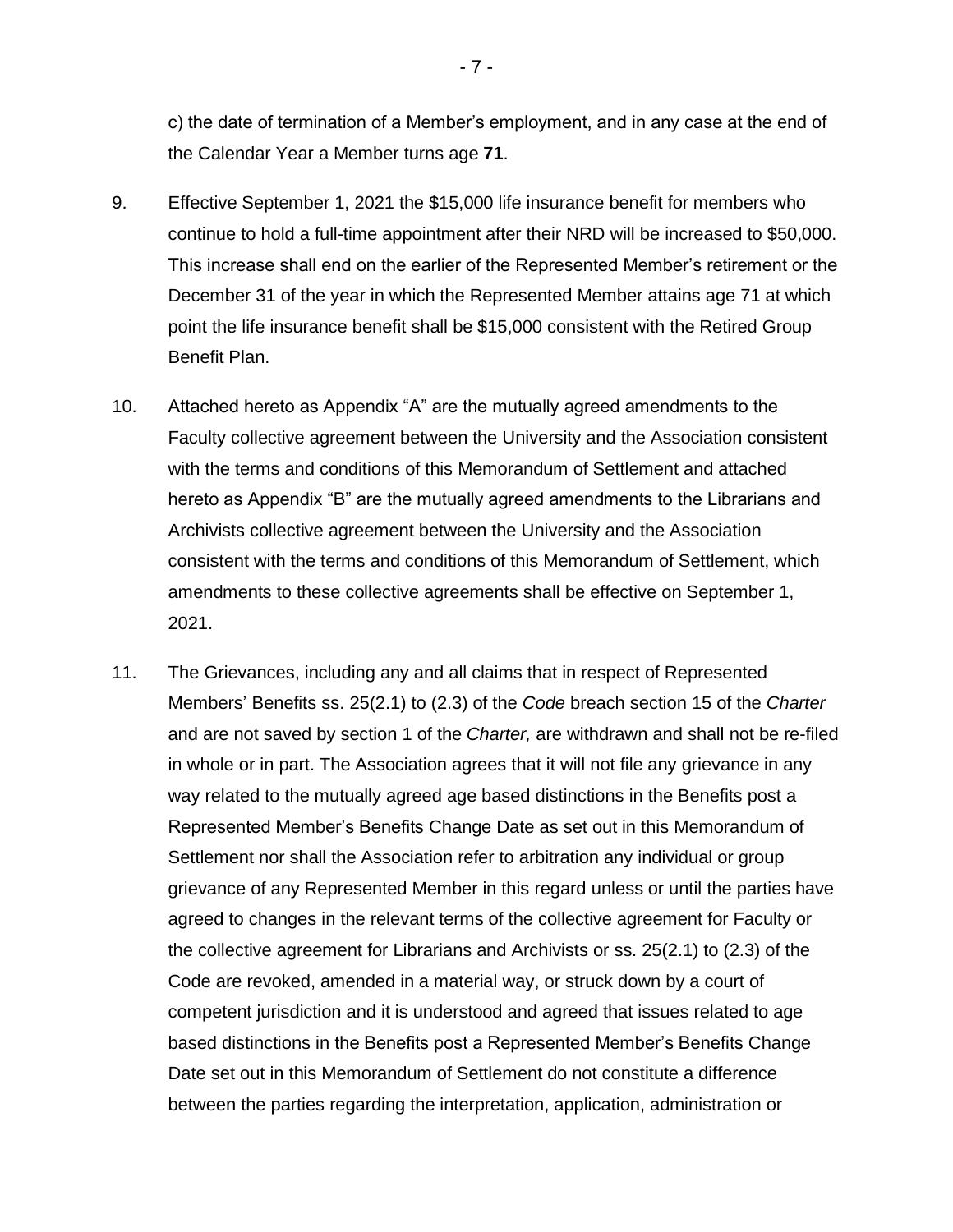alleged violation of the Collective Agreements and it is the intention of the parties that an arbitrator would have no jurisdiction to hear or decide any grievance in this regard or grant any remedies of any kind whatsoever, in whole or in part.

- 12. The Association, on behalf of all current and future Represented Members, acknowledges that the parties have discussed or otherwise canvassed any and all potential human rights complaints, concerns or issues arising out of or in respect to the Benefits at a Represented Member's Benefits Change Date and that the terms and conditions of the Memorandum of Settlement constitutes a full and final settlement of any existing, planned or possible complaint or complaints based on similar allegations against the University under the *Code.*
- 13. This settlement is made without prejudice or precedent to the rights of the University or the Association in any other matter and shall not be referred to or relied on in any other matter for any purpose whatsoever other than the enforcement of and/or adherence to its terms and conditions.
- 14. Nothing in this Memorandum of Settlement is nor shall it be construed as any admission by the University of any breach of the collective agreement or the *Code* or any breach of the *Charter* in respect of any provisions of the *Code* as alleged in the Grievances, all of which has been and is denied by the University.
- 15. Eli Gedalof shall be seized as mediator-arbitrator of any issues concerning the interpretation, application, administration or alleged violation of the terms and conditions of this Memorandum of Settlement.
- 16. By the signature of authorized representatives hereunder the University and the Association confirm their agreement to the terms and conditions set out herein.
- 17. This Memorandum of Settlement may be signed in any number of counterparts with the same effect as if all parties had signed the same document. All counterparts, including facsimile or email pdf signatures shall be construed together and shall constitute one and the same agreement.